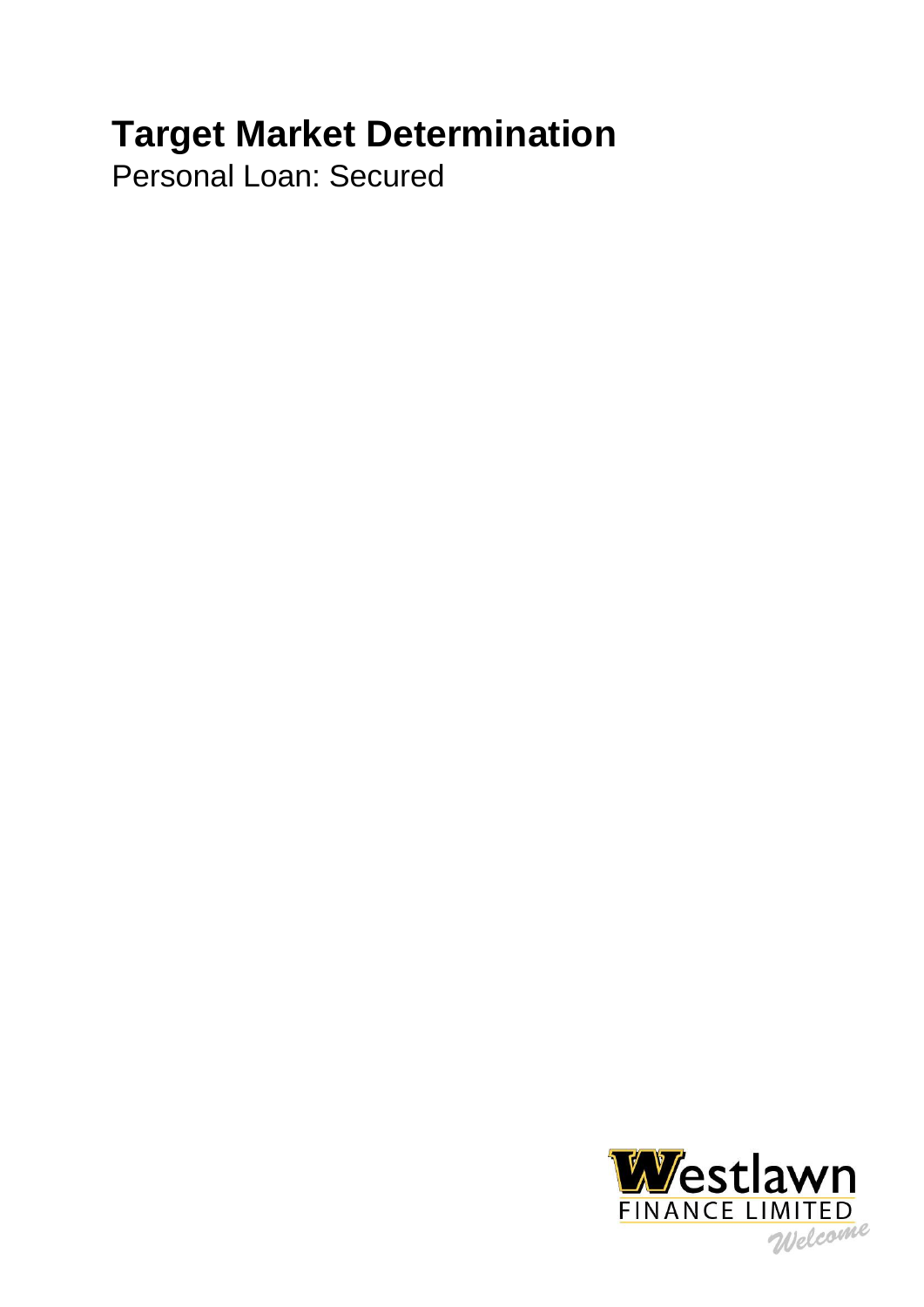# **Target Market Determination**

Personal Loan: Secured

## **Product**

Personal Loan: Secured

#### **Issuer**

Westlawn Finance Limited ABN 19 096 725 218 Australian Credit Licence No. 387844

#### **Date of TMD**

5 October 2021

#### **Target Market**

#### **Description of target market**

Retail clients who:

- are a permanent resident of Australia or hold a relevant work visa
- are seeking a loan of at least \$3,000 to;
	- purchase a new or used asset for personal use
	- refinance where original loan purpose was for purchase
- are aged 18 years or more and meet the credit assessment criteria for the product
- are able and willing to offer security for the loan, and Security interest noted on the Personal Property Securities Register (PPSR)
- need the certainty of a fixed interest rate and fixed repayments for the term of the loan
- need the flexibility to make additional repayments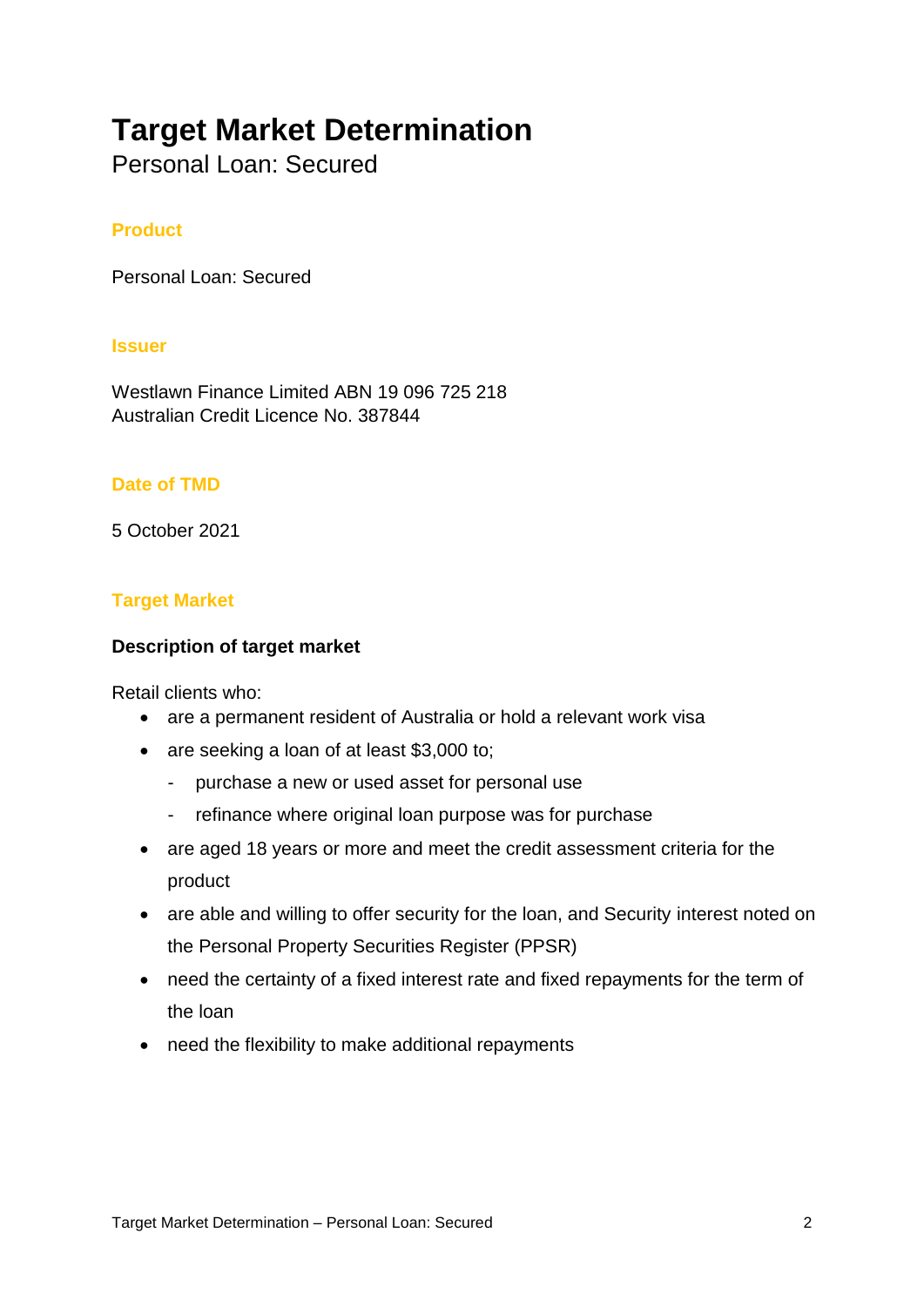## **Description of Product, including key attributes**

This is a secured fixed rate personal loan. The key attributes are:

- Loan amounts from \$3,000
- Maximum loan amount 100% of security purchase price or market value
- Loan terms of up to maximum of 5 years
- Fixed interest rate
- Repayment calculated monthly, however weekly or fortnightly allowable
- Able to make additional repayments without incurring a break cost fee
- Unable to make redraws of advance payments
- Acceptable security for the loan must be provided
- Security interest noted on the Personal Property Securities Register (PPSR)
- Establishment fee applicable
- Early termination fee payable based on the scheduled remaining term of the contract at the time of termination

#### **Appropriateness of Product for target market**

The product's attributes are designed to support the target market's objectives, needs and financial situation.

#### **Distribution conditions**

This product is distributed by the issuer through the channels of the Westlawn branch network.

Distribution conditions for this product include:

- ensuring that retail clients meet the eligibility requirements for the product
- ensuring that distribution is by appropriately trained staff only

There are no other distributors for this product.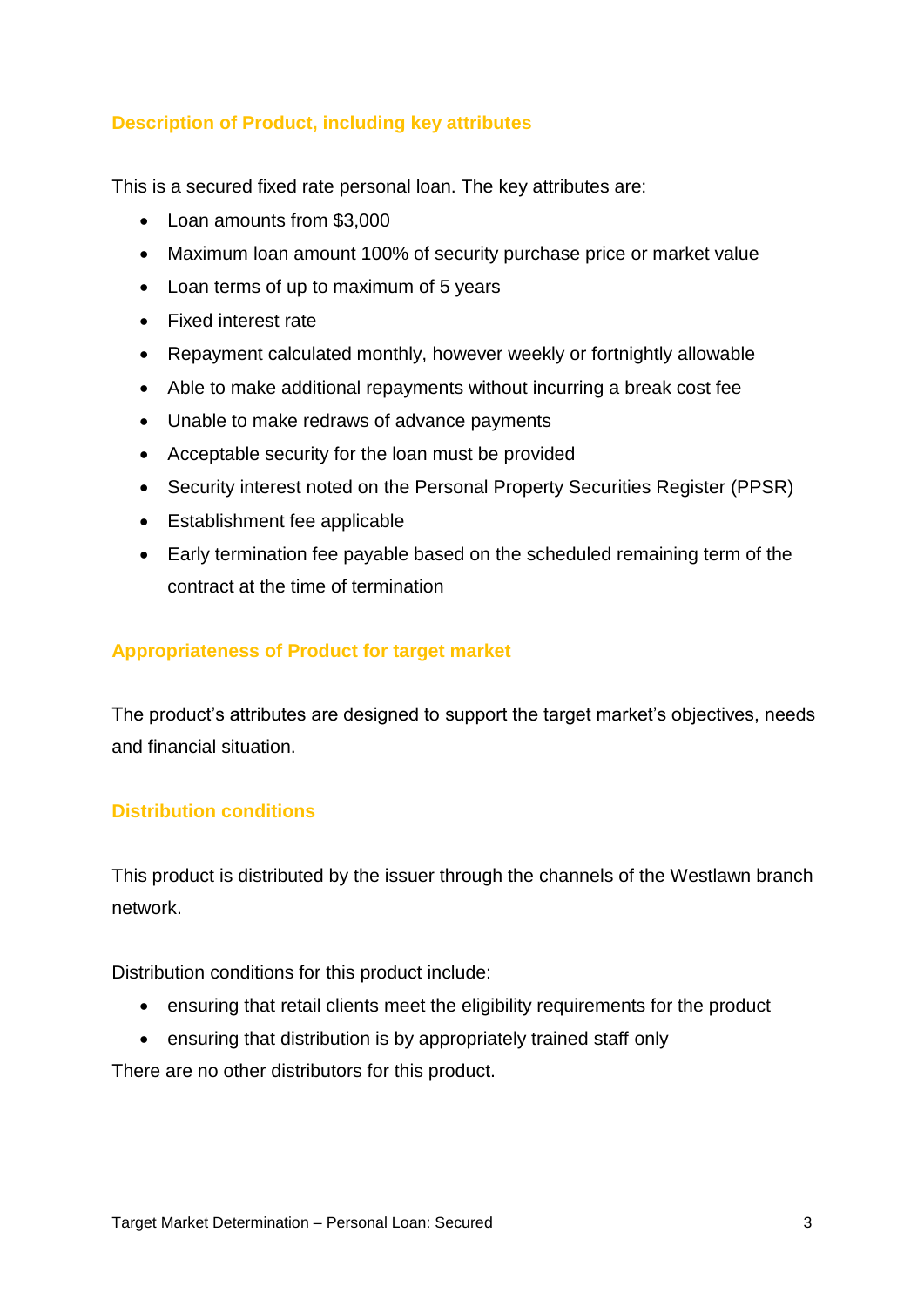How the distribution channels will enable the product to reach consumers in the target market:

- Provide product support and information via staff located in branch network either by face to face interview or telephone or email
- Staff are appropriately trained and accredited
- All applications regardless of channel go through an assessment process

# **Review triggers**

The review triggers that would reasonably suggest that the TMD is no longer appropriate include:

- a significant dealing of the product to consumers outside the target market occurs
- a significant number of complaints is received from customers in relation to their purchase or use of the product that reasonably suggests that the TMD is no longer appropriate
- a material change to the product or the terms and conditions of the product occurs which would cause the TMD to no longer be appropriate

The *Product Governance Framework* includes regular consideration of whether there has been a review trigger following each distribution information report. That consideration is by reference to paragraphs 154 to 156 of RG274.

# **Review periods**

First review date: 5 October 2022

Period reviews: Annually